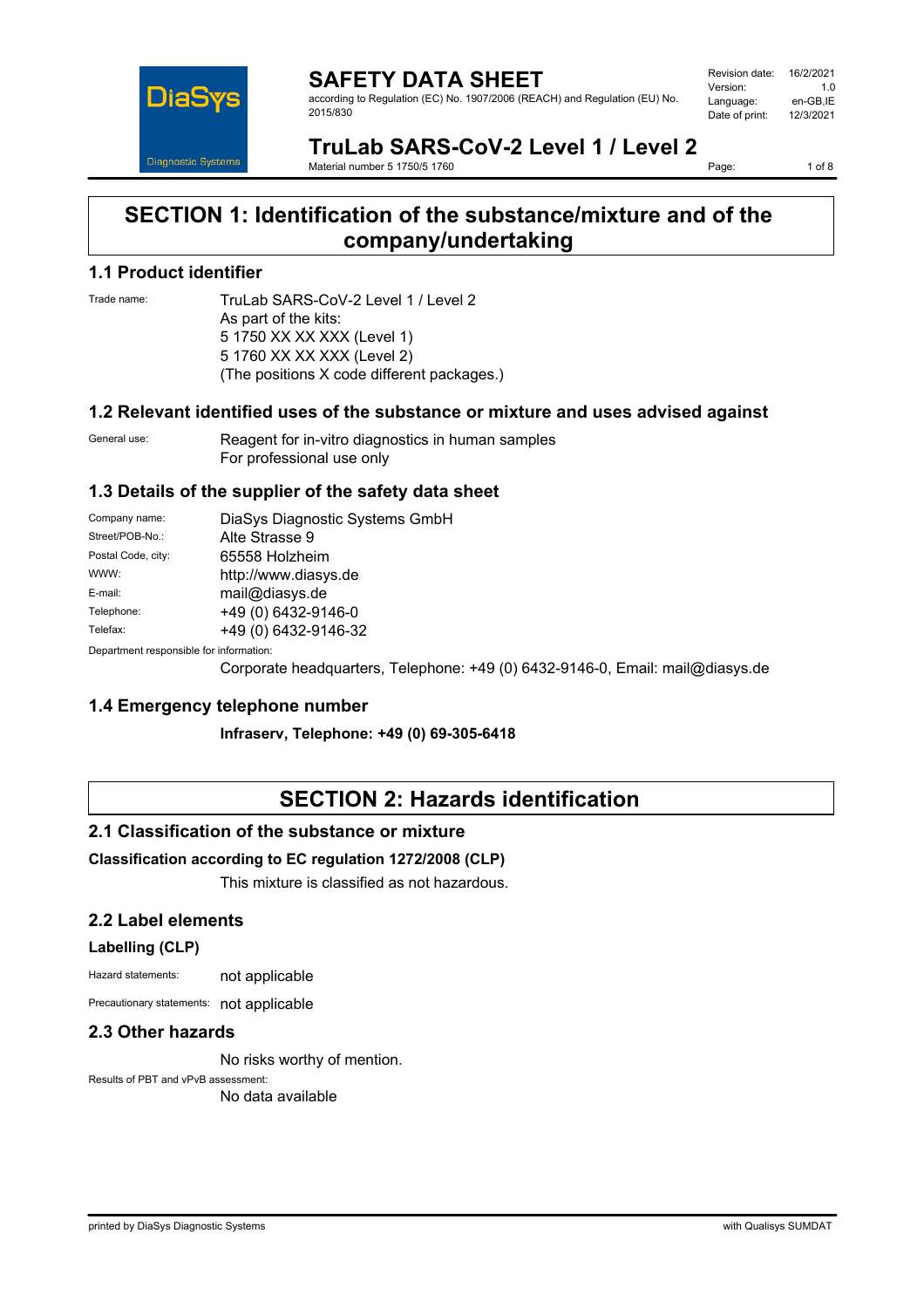

**SAFETY DATA SHEET** according to Regulation (EC) No. 1907/2006 (REACH) and Regulation (EU) No. 2015/830

**TruLab SARS-CoV-2 Level 1 / Level 2**

Material number 5 1750/5 1760

Page: 2 of 8

## **SECTION 3: Composition / information on ingredients**

### 3.1 Substances: not applicable

### **3.2 Mixtures**

Chemical characterisation: Mixture containing: plasma, inorganic salts.

Additional information: Preparation does not contain dangerous substances above limits that need to be mentioned in this section according to applicable legislation.

## **SECTION 4: First aid measures**

#### **4.1 Description of first aid measures**

In case of inhalation: Provide fresh air. Seek medical treatment in case of troubles.

- Following skin contact: Remove residues with water. Take off contaminated clothing and wash it before reuse. In case of skin reactions, consult a physician.
- After eye contact: Immediately flush eyes with plenty of flowing water for 10 to 15 minutes holding eyelids apart. Remove contact lenses, if present and easy to do. Continue rinsing. In case of troubles or persistent symptoms, consult an opthalmologist.
- After swallowing: Rinse mouth thoroughly with water. Never give anything by mouth to an unconscious person. Do not induce vomiting without medical advice. Seek medical attention.

### **4.2 Most important symptoms and effects, both acute and delayed**

No data available

### **4.3 Indication of any immediate medical attention and special treatment needed**

Treat symptomatically.

## **SECTION 5: Firefighting measures**

### **5.1 Extinguishing media**

Suitable extinguishing media:

Product is non-combustible. Extinguishing materials should therefore be selected according to surroundings.

### **5.2 Special hazards arising from the substance or mixture**

In the event of a fire, the following may be produced when the water evaporates: carbon monoxide and carbon dioxide.

### **5.3 Advice for firefighters**

Special protective equipment for firefighters:

Wear self-contained breathing apparatus.

Additional information: Hazchem-Code: -

Do not allow fire water to penetrate into surface or ground water.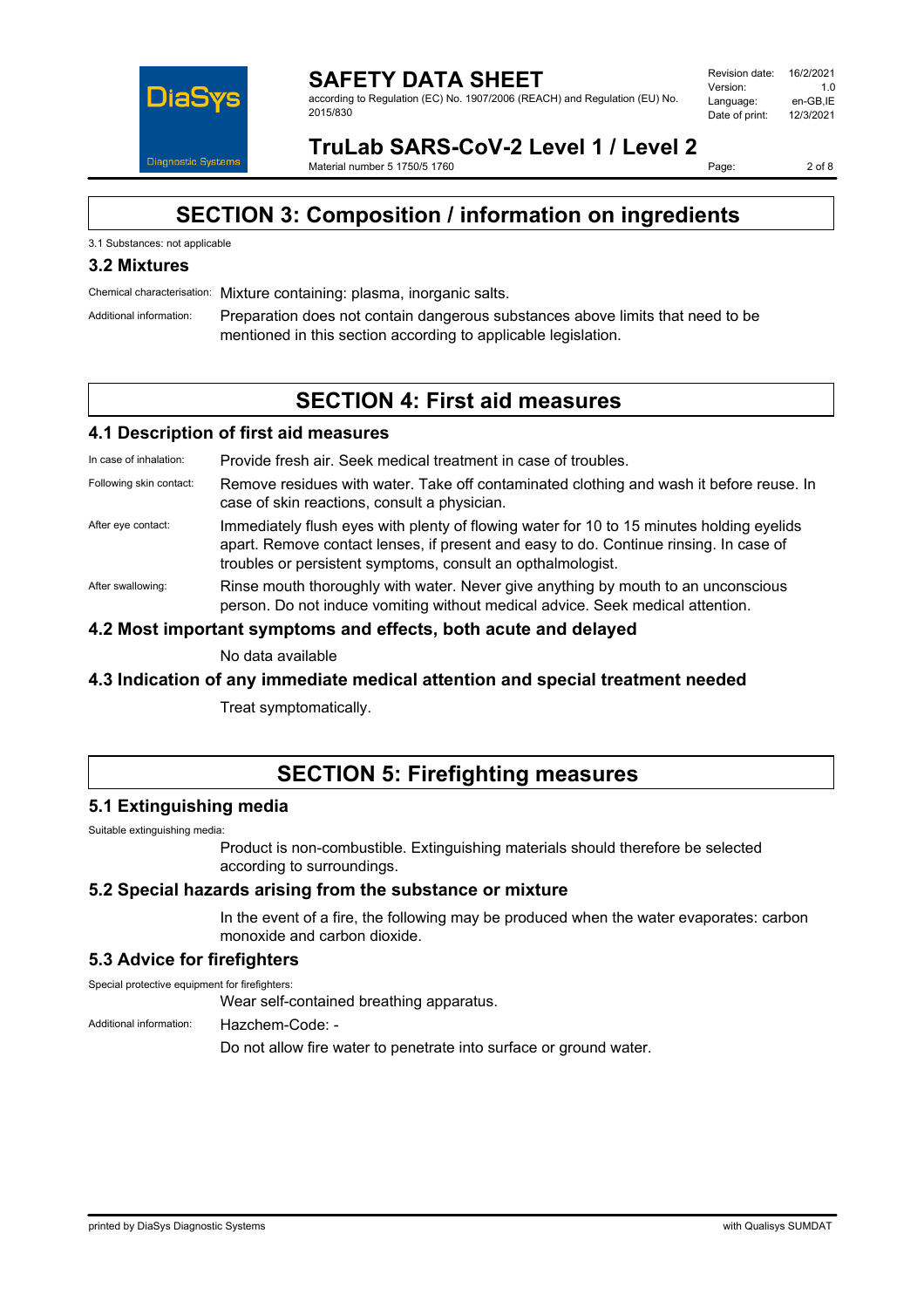

according to Regulation (EC) No. 1907/2006 (REACH) and Regulation (EU) No. 2015/830

Revision date: 16/2/2021 Version: 1.0<br>المنطق العربية المنطقة المنطقة التي المنطقة التي تصريح المنطقة التي التي التي التي التي التي التي<br>Persion: 1.0 persion: 2.0 persion: 2.0 persion: 2.0 persion: 2.0 persion: 2.0 per Language: en-GB,IE<br>Date of print: 12/3/2021 Date of print:

## **TruLab SARS-CoV-2 Level 1 / Level 2**

Material number 5 1750/5 1760

Page: 3 of 8

## **SECTION 6: Accidental release measures**

### **6.1 Personal precautions, protective equipment and emergency procedures**

Provide adequate ventilation. Avoid contact with the substance. Avoid breathing vapours. Wear appropriate protective equipment. Take off contaminated clothing and wash it before reuse.

### **6.2 Environmental precautions**

Do not allow to penetrate into soil, waterbodies or drains.

### **6.3 Methods and material for containment and cleaning up**

Soak up with absorbent materials such as sand, siliceus earth, acid- or universal binder. Store in special closed containers and dispose of according to ordinance. Wash spill area with plenty of water.

### **6.4 Reference to other sections**

Refer additionally to section 8 and 13.

## **SECTION 7: Handling and storage**

### **7.1 Precautions for safe handling**

Advices on safe handling: Avoid contact with skin and eyes. Provide adequate ventilation, and local exhaust as needed. Avoid breathing vapours. Wear appropriate protective equipment. Take off contaminated clothing and wash it before reuse. Keep all containers, equipment and working place clean. Provide a conveniently located eye rinse station.

### **7.2 Conditions for safe storage, including any incompatibilities**

Requirements for storerooms and containers: Keep containers tightly closed and at a temperature between 2 °C and 8 °C. Do not freeze. Protect from light. Keep sterile. Average shelf life of 6 months. Hints on joint storage: Keep away from food, drink and animal feedingstuffs. Do not store together with strong acids or alkalis.

### **7.3 Specific end use(s)**

No information available.

## **SECTION 8: Exposure controls/personal protection**

### **8.1 Control parameters**

Additional information: Contains no substances with occupational exposure limit values.

### **8.2 Exposure controls**

Provide good ventilation and/or an exhaust system in the work area.

### **Personal protection equipment**

### **Occupational exposure controls**

Respiratory protection: When aerosols and vapours form: Use filter type A according to EN 14387.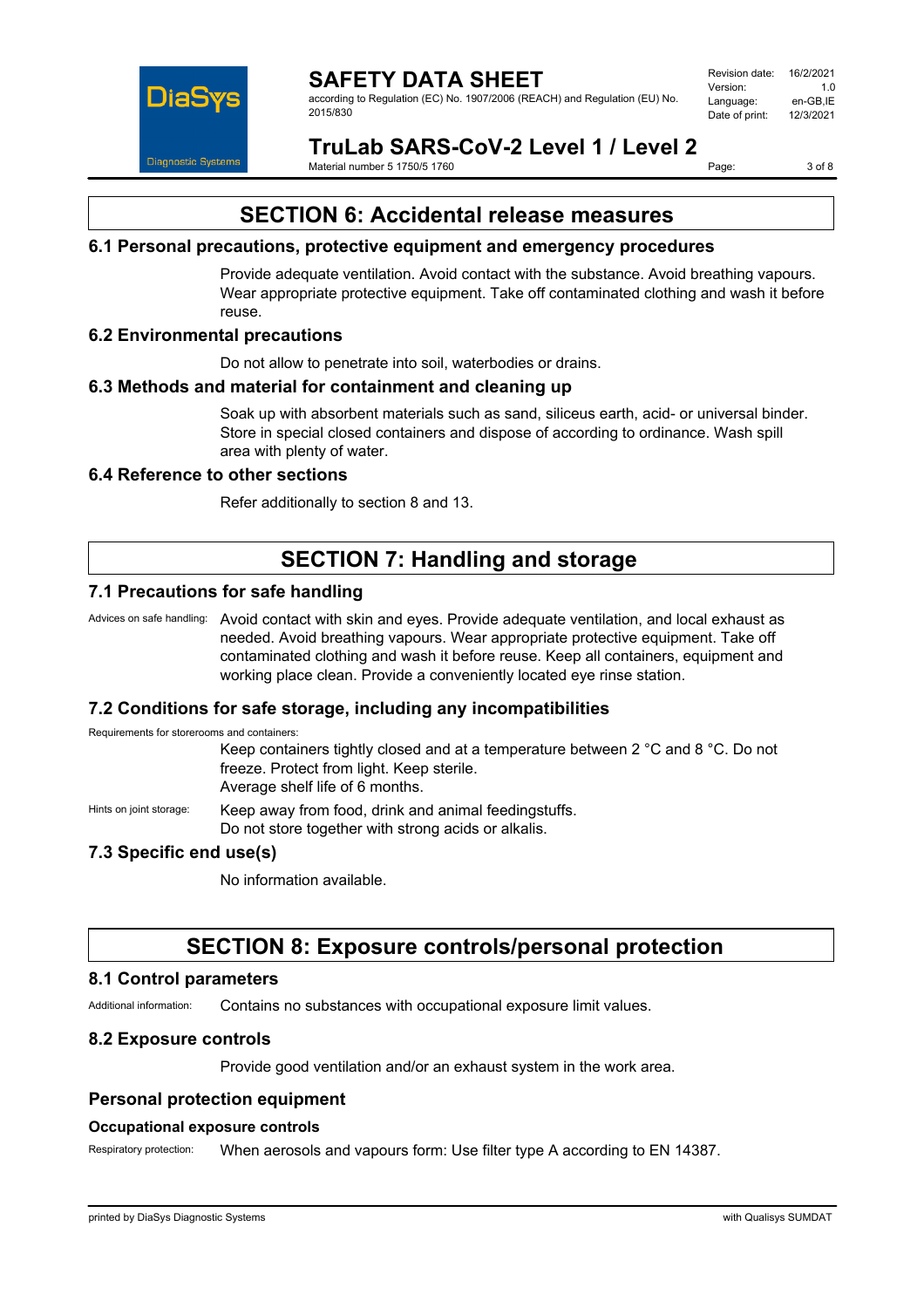

according to Regulation (EC) No. 1907/2006 (REACH) and Regulation (EU) No. 2015/830

| Revision date: | 16/2/2021 |
|----------------|-----------|
| Version:       | 1 O       |
| Language:      | en-GB.IE  |
| Date of print: | 12/3/2021 |
|                |           |

Page: 4 of 8

**TruLab SARS-CoV-2 Level 1 / Level 2**

Material number 5 1750/5 1760

| Hand protection:                         | Protective gloves according to EN 374.<br>Glove material: Nitrile rubber - Layer thickness: 0.5 mm.<br>Breakthrough time: >480 min.<br>Observe glove manufacturer's instructions concerning penetrability and breakthrough time.                                         |
|------------------------------------------|--------------------------------------------------------------------------------------------------------------------------------------------------------------------------------------------------------------------------------------------------------------------------|
| Eye protection:                          | Tightly sealed goggles according to EN 166.                                                                                                                                                                                                                              |
| Body protection:                         | Wear suitable protective clothing.                                                                                                                                                                                                                                       |
| General protection and hygiene measures: | Avoid contact with skin and eyes. Avoid breathing vapours. Take off contaminated clothing<br>and wash it before reuse. Do not eat, drink or smoke when using this product. Wash<br>hands before breaks and after work. Provide a conveniently located eye rinse station. |

#### **Environmental exposure controls**

Refer to "6.2 Environmental precautions".

## **SECTION 9: Physical and chemical properties**

### **9.1 Information on basic physical and chemical properties**

| Appearance:                              | Physical state at 20 °C and 101.3 kPa: liquid<br>Colour: Light yellow, clear |
|------------------------------------------|------------------------------------------------------------------------------|
| Odour:                                   | no characteristic odour                                                      |
| Odour threshold:                         | No data available                                                            |
| pH:                                      | at $25 °C$ : 6.8 - 7.6                                                       |
| Melting point/freezing point:            | No data available                                                            |
| Initial boiling point and boiling range: | No data available                                                            |
| Flash point/flash point range:           | not combustible                                                              |
| Evaporation rate:                        | No data available                                                            |
| Flammability:                            | No data available                                                            |
| Explosion limits:                        | No data available                                                            |
| Vapour pressure:                         | No data available                                                            |
| Vapour density:                          | No data available                                                            |
| Density:                                 | at 20 $^{\circ}$ C: approx. 1.03 g/mL                                        |
| Water solubility:                        | completely miscible                                                          |
| Partition coefficient: n-octanol/water:  | No data available                                                            |
| Auto-ignition temperature:               | No data available                                                            |
| Decomposition temperature:               | No data available                                                            |
| Viscosity, kinematic:                    | No data available                                                            |
| Explosive properties:                    | No data available                                                            |
| Oxidizing characteristics:               | No data available                                                            |
|                                          |                                                                              |

### **9.2 Other information**

Additional information: No data available

# **SECTION 10: Stability and reactivity**

### **10.1 Reactivity**

refer to 10.3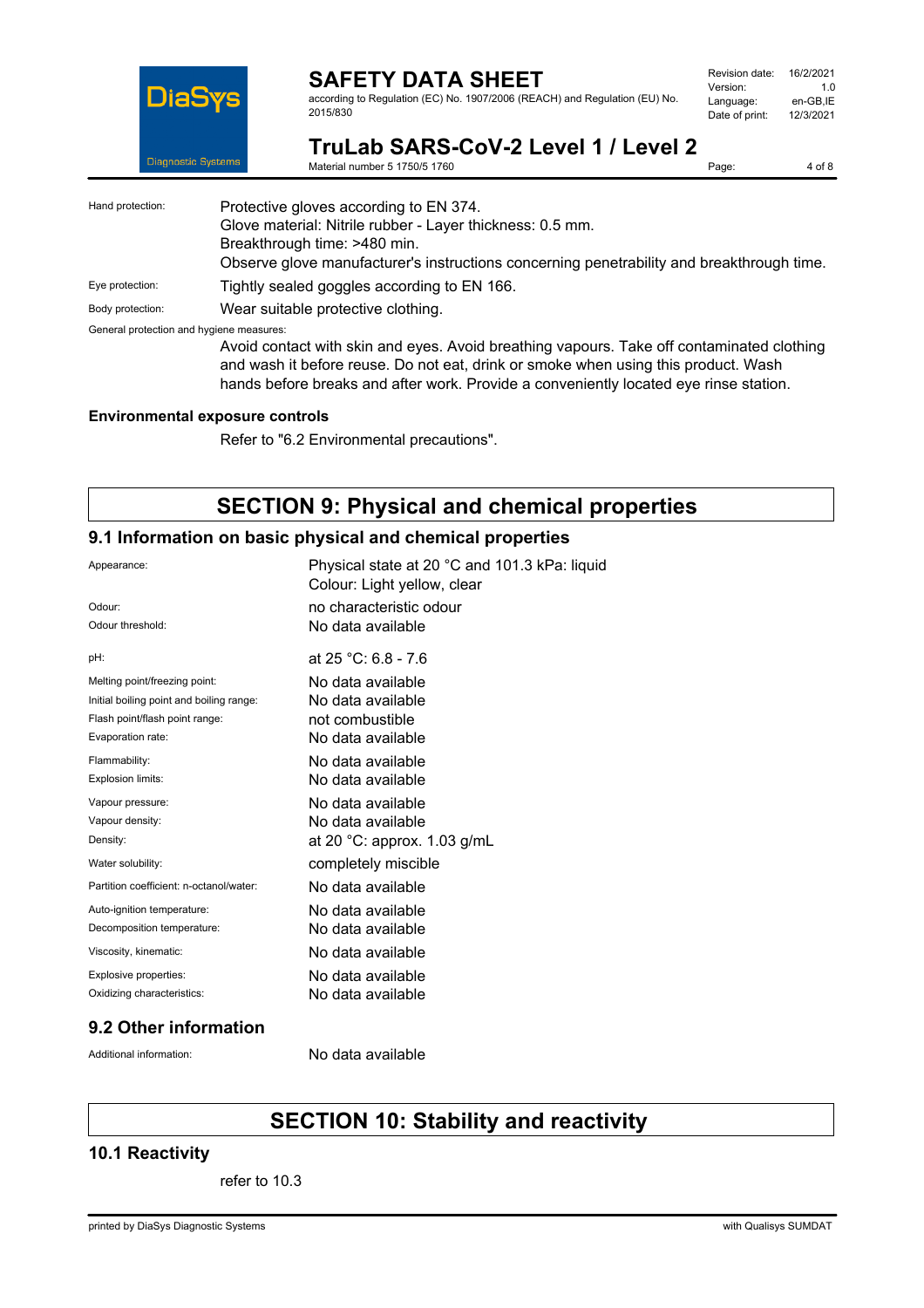

according to Regulation (EC) No. 1907/2006 (REACH) and Regulation (EU) No. 2015/830

| Revision date: | 16/2/2021 |
|----------------|-----------|
| Version:       | 1 O       |
| Language:      | en-GB.IE  |
| Date of print: | 12/3/2021 |
|                |           |

# **TruLab SARS-CoV-2 Level 1 / Level 2**

Material number 5 1750/5 1760

Page: 5 of 8

### **10.2 Chemical stability**

Stable under recommended storage conditions.

### **10.3 Possibility of hazardous reactions**

No hazardous reaction when handled and stored according to provisions.

### **10.4 Conditions to avoid**

Protect from frost, heat and sunlight.

### **10.5 Incompatible materials**

Strong acids, alkalis

### **10.6 Hazardous decomposition products**

No decomposition when used properly. Thermal decomposition: No data available

# **SECTION 11: Toxicological information**

### **11.1 Information on toxicological effects**

Toxicological effects: Acute toxicity (oral): Lack of data.

Acute toxicity (dermal): Lack of data.

Acute toxicity (inhalative): Lack of data.

Skin corrosion/irritation: Lack of data.

Serious eye damage/irritation: Lack of data.

Sensitisation to the respiratory tract: Lack of data.

Skin sensitisation: Lack of data.

Germ cell mutagenicity/Genotoxicity: Lack of data.

- Carcinogenicity: Lack of data.
- Reproductive toxicity: Lack of data.

Effects on or via lactation: Lack of data.

Specific target organ toxicity (single exposure): Lack of data.

Specific target organ toxicity (repeated exposure): Lack of data.

Aspiration hazard: Lack of data.

# **SECTION 12: Ecological information**

### **12.1 Toxicity**

Further details: No data available

### **12.2 Persistence and degradability**

Further details: No data available

### **12.3 Bioaccumulative potential**

Partition coefficient: n-octanol/water:

No data available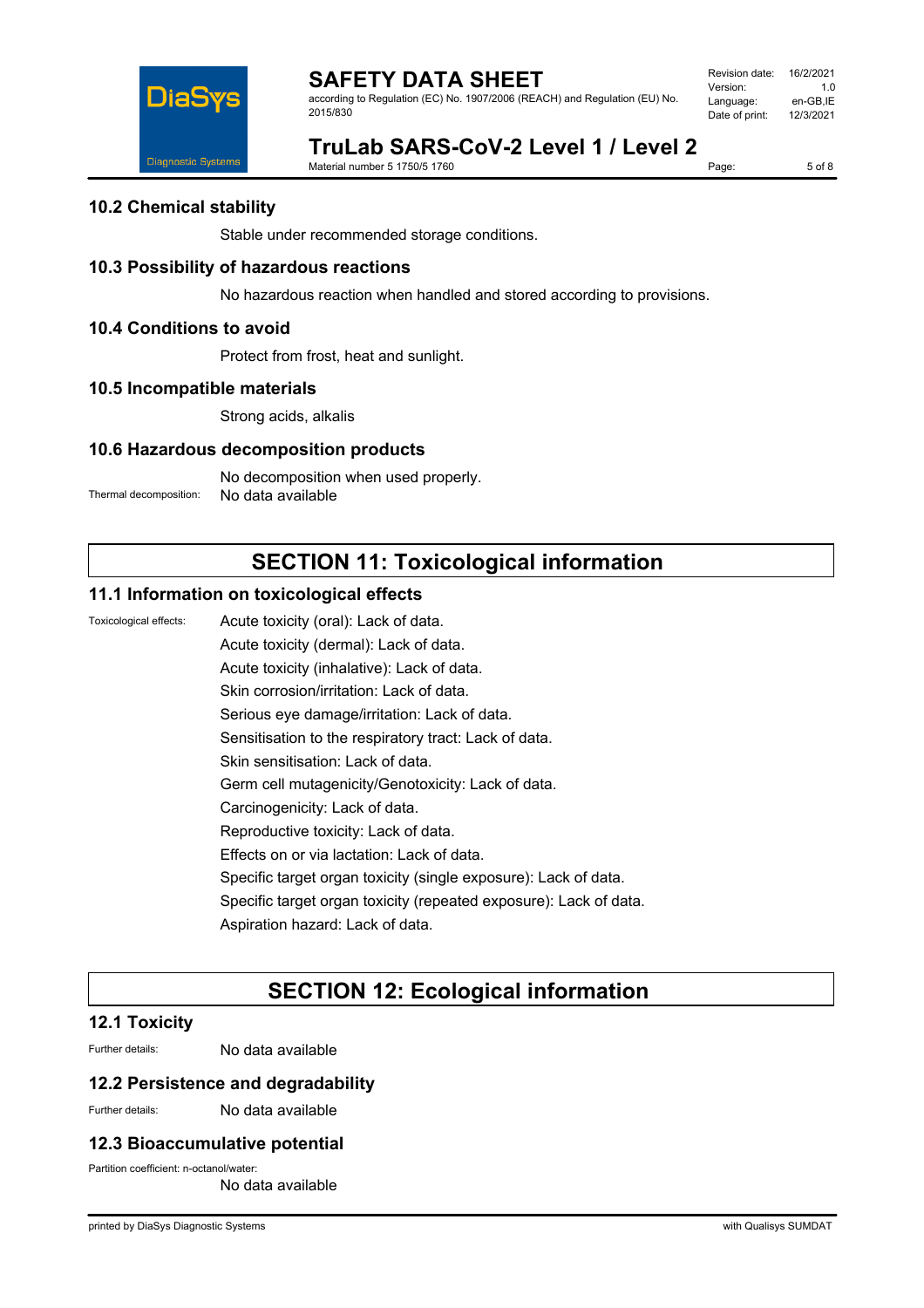

according to Regulation (EC) No. 1907/2006 (REACH) and Regulation (EU) No. 2015/830

| Revision date: | 16/2/2021 |
|----------------|-----------|
| Version:       | 1 N       |
| Language:      | en-GB.IE  |
| Date of print: | 12/3/2021 |
|                |           |

# **TruLab SARS-CoV-2 Level 1 / Level 2**

Material number 5 1750/5 1760

Page: 6 of 8

### **12.4 Mobility in soil**

No data available

### **12.5 Results of PBT and vPvB assessment**

No data available

### **12.6 Other adverse effects**

General information: Do not allow to enter into ground-water, surface water or drains.

## **SECTION 13: Disposal considerations**

### **13.1 Waste treatment methods**

#### **Product**

Waste key number: 16 05 06<sup>\*</sup> = Laboratory chemicals, consisting of or containing hazardous substances, including mixtures of laboratory chemicals. \* = Evidence for disposal must be provided. Recommendation: Special waste. Dispose of waste according to applicable legislation.

#### **Package**

| Waste key number: | 15 01 01 = Paper and cardboard packaging                                                            |  |
|-------------------|-----------------------------------------------------------------------------------------------------|--|
| Recommendation:   | Dispose of waste according to applicable legislation.<br>Non-contaminated packages may be recycled. |  |
|                   |                                                                                                     |  |

## **SECTION 14: Transport information**

### **14.1 UN number**

ADR/RID, IMDG, IATA-DGR:

not applicable

### **14.2 UN proper shipping name**

ADR/RID, IMDG, IATA-DGR:

Not restricted

### **14.3 Transport hazard class(es)**

ADR/RID, IMDG, IATA-DGR:

not applicable

### **14.4 Packing group**

ADR/RID, IMDG, IATA-DGR:

not applicable

### **14.5 Environmental hazards**

Marine pollutant: no

### **14.6 Special precautions for user**

No dangerous good in sense of these transport regulations.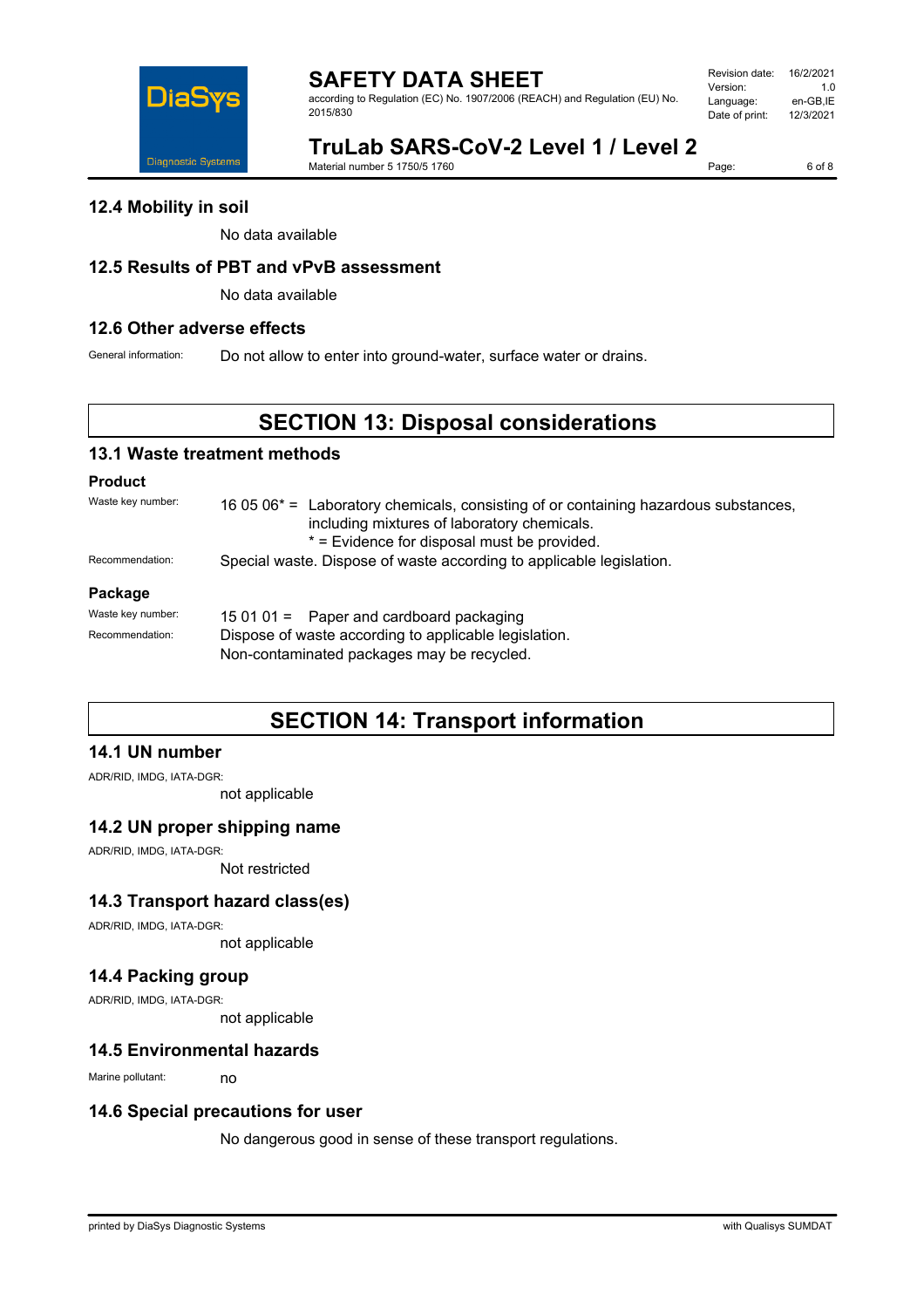

#### **SAFETY DATA SHEET** according to Regulation (EC) No. 1907/2006 (REACH) and Regulation (EU) No. 2015/830

# **TruLab SARS-CoV-2 Level 1 / Level 2**

Material number 5 1750/5 1760

Page: 7 of 8

### **14.7 Transport in bulk according to Annex II of Marpol and the IBC Code**

No data available

# **SECTION 15: Regulatory information**

### **15.1 Safety, health and environmental regulations/legislation specific for the substance or mixture**

#### **National regulations - Great Britain**

Hazchem-Code:

No data available

### **15.2 Chemical Safety Assessment**

For this mixture a chemical safety assessment is not required.

## **SECTION 16: Other information**

### **Further information**

Abbreviations and acronyms:

ADN: European Agreement concerning the International Carriage of Dangerous Goods by Inland Waterways ADR: European Agreement concerning the International Carriage of Dangerous Goods by Road AS/NZS: Australian Standards/New Zealand Standards CAS: Chemical Abstracts Service CFR: Code of Federal Regulations CLP: Classification, Labelling and Packaging DMEL: Derived minimal effect level DNEL: Derived no-effect level EC: European Community EN: European Standard EU: European Union IATA: International Air Transport Association IBC Code: International Code for the Construction and Equipment of Ships carrying Dangerous Chemicals in Bulk IMDG Code: International Maritime Dangerous Goods Code MARPOL: Maritime Pollution: The International Convention for the Prevention of Pollution from Ships OSHA: Occupational Safety and Health Administration PBT: Persistent, bioaccumulative and toxic PNEC: Predicted no-effect concentration REACH: Registration, Evaluation, Authorisation and Restriction of Chemicals RID: Regulations Concerning the International Carriage of Dangerous Goods by Rail vPvB: Very persistent and very bioaccumulative

Date of first version: 16/2/2021

#### **Department issuing data sheet**

Contact person: see section 1: Department responsible for information